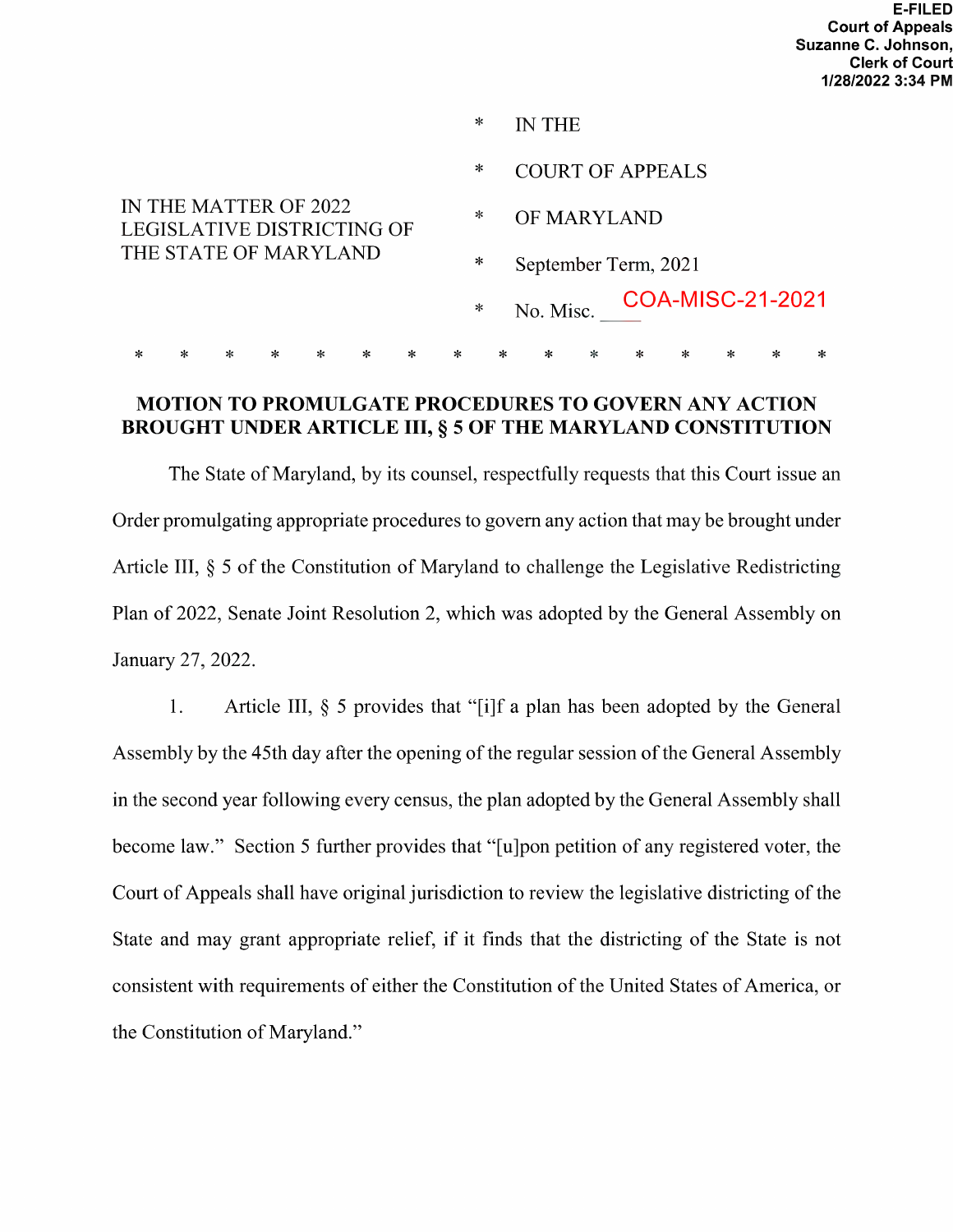2. No rules are set forth in the Constitution of Maryland, the Annotated Code of Maryland, or the Rules of this Court on the appropriate procedures to be followed when this Court exercises its original jurisdiction under Article III, § 5. Nonetheless, this Court is clearly empowered to promulgate such procedures as it deems appropriate, and the Court has after each decennial census within memory issued an order promulgating procedures for the filing and adjudication of petitions for relief under Article III, § 5.

3. Looming statutory deadlines pertaining to elections for the Senate and House of Delegates present a need for prompt establishment of procedures to permit expeditious resolution of any petitions to be filed under Article III, § 5. Attached is a table setting forth the various deadlines in the election schedule, with citations to the Election Law Article of the Maryland Code (abbreviated as "EL" in the table).

4. To accommodate the needs of the election schedule as reflected in the attached table and to facilitate proper administration of the primary and general election, the State respectfully requests this Court to issue and publish an order promulgating procedures for the anticipated petitions, including the time by which any registered voter must, by petition, show cause why the voter is entitled to relief.

2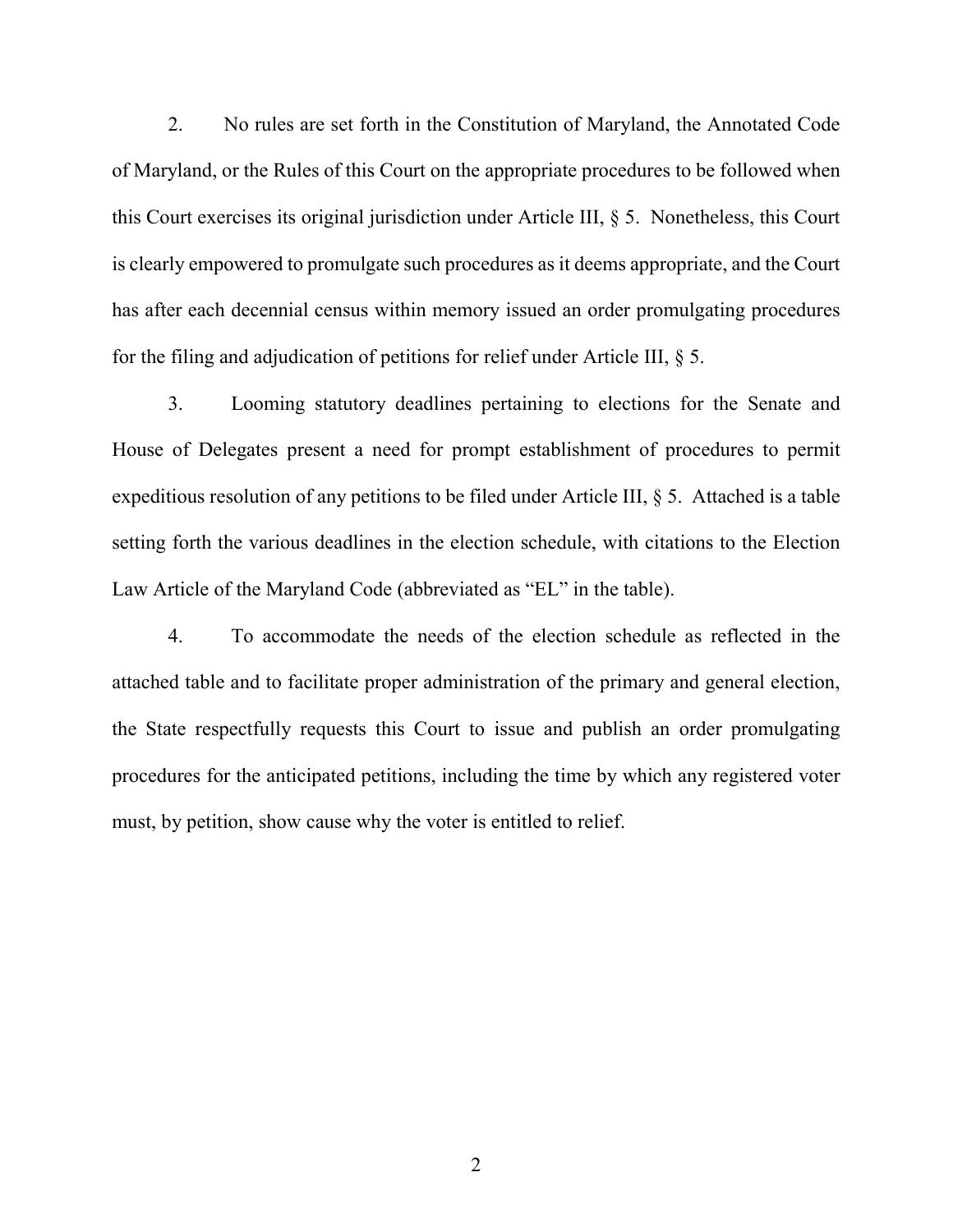Respectfully submitted,

BRIAN E. FROSH Attorney General of Maryland

/s/ Steven M. Sullivan

STEVEN M. SULLIVAN Attorney No. 9706260005 Assistant Attorney General Office of the Attorney General 200 Saint Paul Place, 20th Floor Baltimore, Maryland 21202 ssullivan@oag.state.md.us (410) 576-6325 (410) 576-6955 (facsimile)

 $\mathcal{L}_\text{max}$  , where  $\mathcal{L}_\text{max}$  is the set of the set of the set of the set of the set of the set of the set of the set of the set of the set of the set of the set of the set of the set of the set of the set of the se

January 28, 2022 Attorneys for the State of Maryland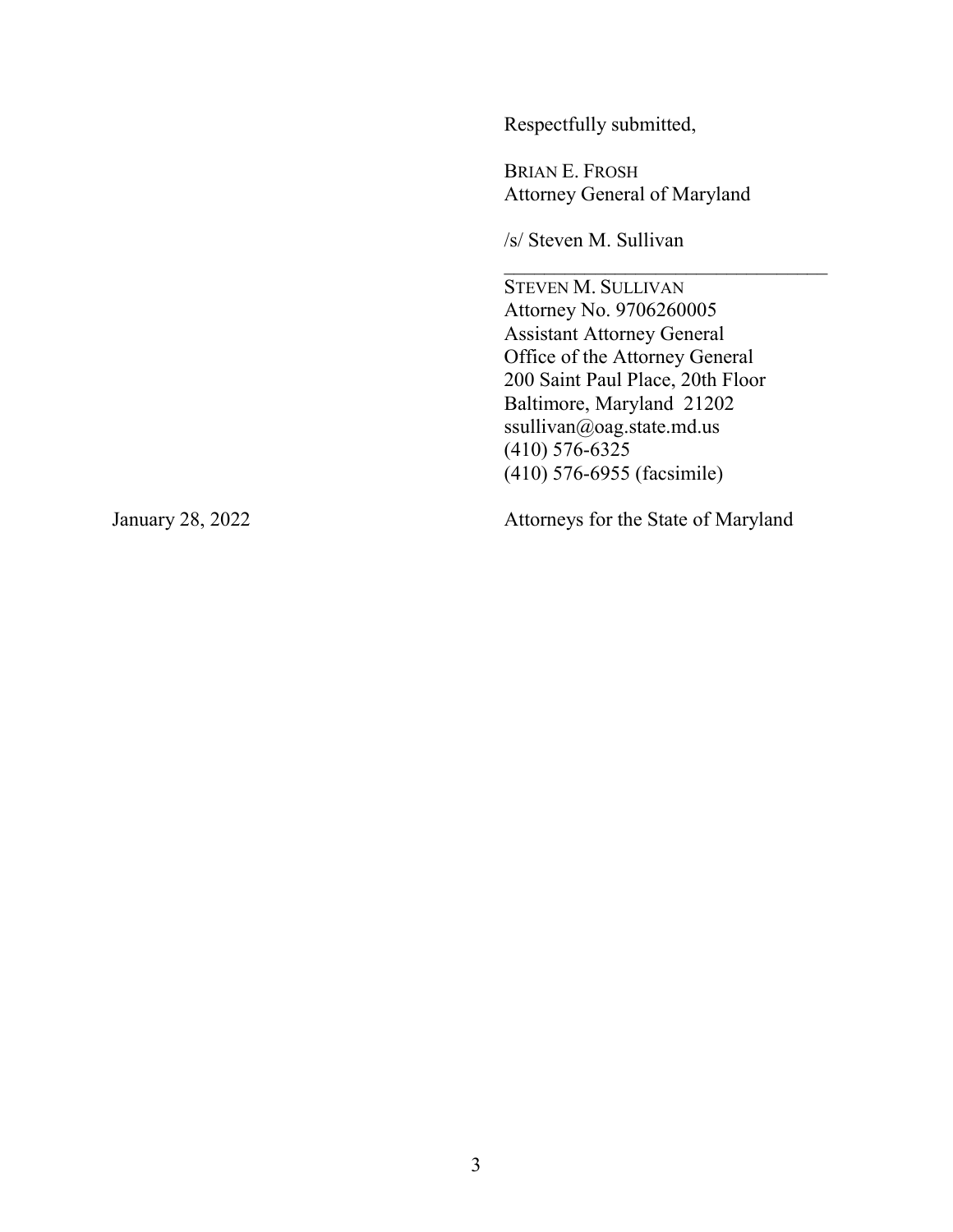## **2022 Primary Election & Redistricting Calendar**

## **(Projected new dates with 1/31 Legislative Plan passage)**

| Event                                                                                                                                    | <b>Current date</b>     | <b>Source</b>                           | Proposed new date       |                                                                |
|------------------------------------------------------------------------------------------------------------------------------------------|-------------------------|-----------------------------------------|-------------------------|----------------------------------------------------------------|
| Deadline to file candidacy                                                                                                               | 2/22/22                 | EL § 5-303(a)(1)                        | $3/22/22 - 9$ PM        |                                                                |
| Deadline to withdraw                                                                                                                     | 3/4/22                  | EL § 5-502(a)                           | 3/24/22                 |                                                                |
| Deadline to fill vacancy                                                                                                                 | 3/8/22                  | EL § 5-9011(1)-(2)                      | 3/28/22                 |                                                                |
| Deadline to challenge<br>residency                                                                                                       | 3/9/22                  | EL § 5-3051                             | 3/29/22                 |                                                                |
| Deadline to certify and<br>display ballots                                                                                               | 4/25/22                 | EL § 9-207(a)(1)                        |                         | Full size PDF ballots posted<br>to SBE website.                |
| Ballot printing may begin                                                                                                                | 4/28/22                 | EL § 9-2071                             | $5/3 - 5/4$             | Estimate 5,500 (maybe<br>more) unique ballot styles.           |
| <b>Constitutional deadline for</b><br>establishing residency in<br>order to qualify to<br>represent legislative or<br>judicial districts | 5/8/22                  | Md. Const. Art. I, § 9,<br>Art. IV, § 2 |                         |                                                                |
| MOVE Act 45-day deadline<br>(absentee ballots must be<br>sent to military and<br>overseas voters)                                        | 5/14/22                 | 52 USC § 20302 (a)(8)(A)                |                         | 2 methods of ballot<br>delivery<br>1. Electronic<br>2.<br>Mail |
| Referendum on Acts of<br>2022 General Assembly -<br>petition deadline                                                                    | 5/31/22                 | MD. Const. art. XVI, §<br>3(b)          |                         |                                                                |
| Voter registration deadline                                                                                                              | 6/7/22                  | EL § 3-302(a)                           | 5 PM in office          |                                                                |
| Early voting                                                                                                                             | 6/16/22 through 6/23/22 | EL § 10-301.1                           | 7 AM to 8 PM - new time |                                                                |
| <b>Primary Election Day</b>                                                                                                              | 6/28/22                 | EL § 8-201(a)(2)(i)                     |                         |                                                                |
| Referendum on Acts of<br>2022 General Assembly -<br>deadline for balance of<br>petition signatures                                       | 6/30/22                 | Md. Const. art. XVI, §<br>3(b)          |                         |                                                                |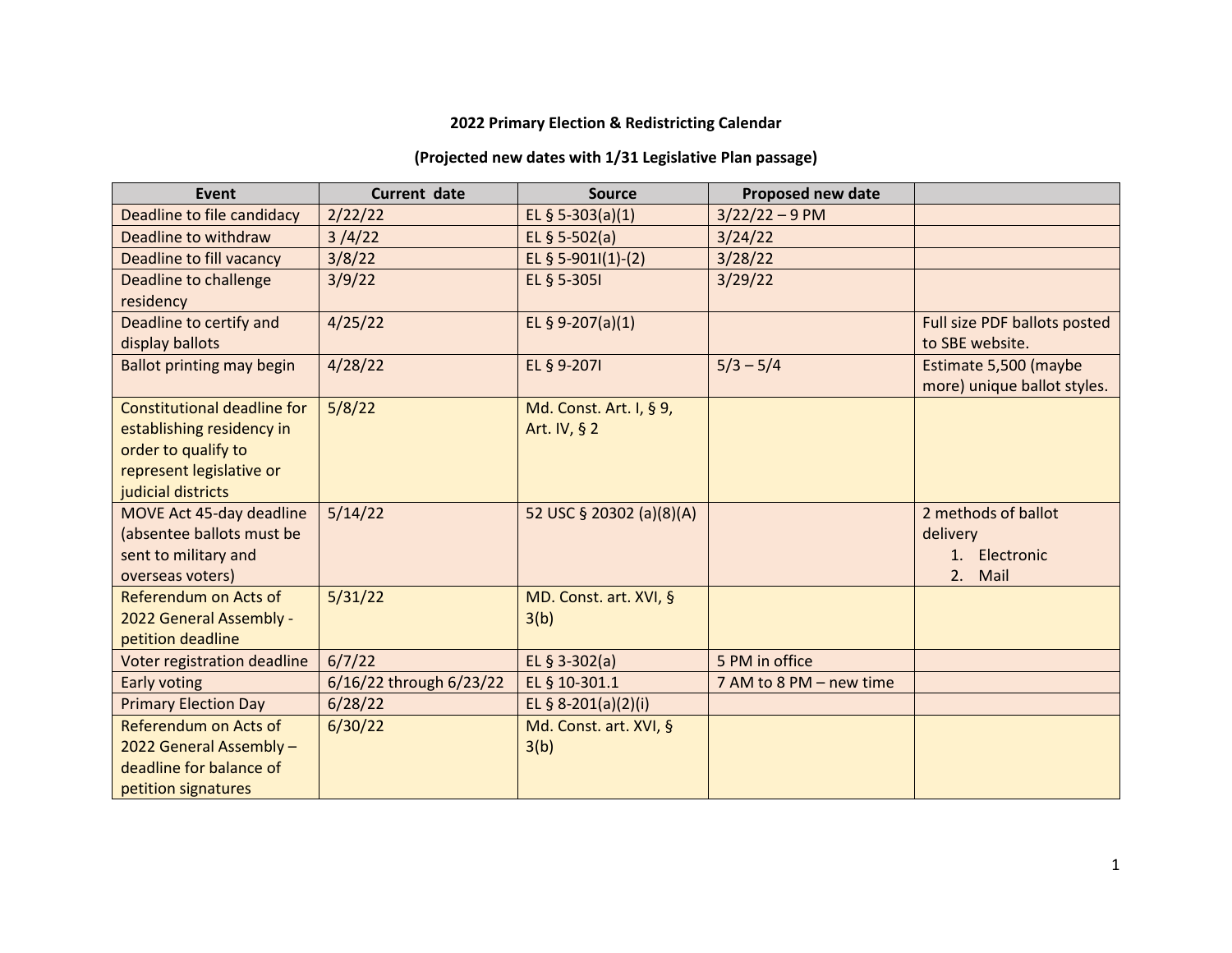| Filing deadline for<br>declaration of intent by<br>unaffiliated candidates<br>seeking nomination by<br>petition               | 7/5/22  | EL § 5-703(c)(3)(i)                                              |  |
|-------------------------------------------------------------------------------------------------------------------------------|---------|------------------------------------------------------------------|--|
| <b>Local Board certification of</b><br>primary election results                                                               | 7/8/22  | EL § 11-308(b)                                                   |  |
| Statewide certification of<br>primary election results                                                                        | 7/11/22 | EL $§$ 11-501(a)                                                 |  |
| Deadline for petition for<br>recount - local primary<br>contests                                                              | 7/11/22 | EL § 12-101(d)                                                   |  |
| Deadline for petition for<br>recount - state primary<br>contests                                                              | 7/14/22 | EL § 12-101(d)                                                   |  |
| Deadline for filing new<br>party petitions, unaffiliated<br>candidacy petitions, and<br>county charter<br>amendment petitions | 8/1/22  | EL §§ 5-703(d) & (f)<br>EL §s 5-703.1(d)( & (f)<br>EL § 7-104(b) |  |
| Deadline for nominee to<br>decline nomination                                                                                 | 8/2/22  | EL § 5-801(b)(2)(i)                                              |  |
| Deadline for filling vacancy<br>in nomination caused by<br>declination of nomination<br>(except for Gov/LtGov)                | 8/12/22 | EL §§ 5-1002(b)(1), 5-<br>$1002(b)(4)$ , 5-1004(b)               |  |
| <b>Deadline for filling vacancy</b><br>in nomination caused by<br>death of nominee (except<br>for Gov/LtGov)                  | 8/19/22 | EL §§ 5-1002(b)(1), 5-<br>$1002(b)(4)$ , 5-1004(b)               |  |
| Deadline for certification<br>and display of ballot                                                                           | 9/6/22  | EL § 9-207(a)(2)                                                 |  |
| <b>Ballot printing may begin</b>                                                                                              | 9/9/22  | EL § 9-207(e)                                                    |  |